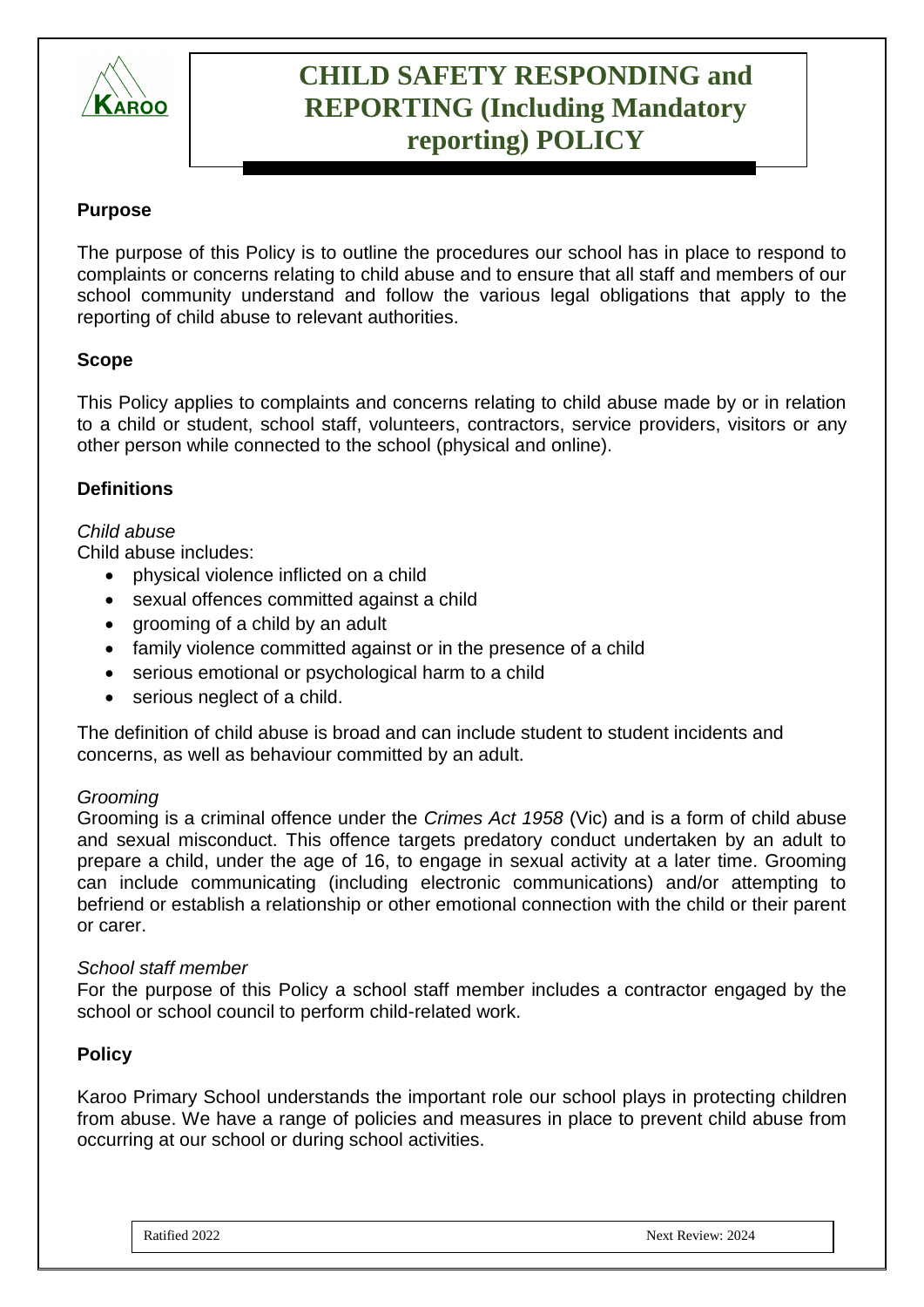#### **Information for students**

- All students should feel safe to speak to any staff member to raise any concerns about their safety or any other concerns that they have
- If a student does not know who to approach at Karoo Primary School they should start with the classroom teacher, Wellbeing officer or Wellbeing leader.

## **Identifying child abuse**

To ensure we can respond in the best interests of students and children when complaints or concerns relating to child abuse are raised, all staff and relevant volunteers must:

- understand how to identify signs of child abuse and behavioural indicators of perpetrators - for detailed information on identifying child abuse and behavioural indicators of perpetrators refer to [Identify child abuse](https://www.education.vic.gov.au/school/teachers/health/childprotection/Pages/identify.aspx)
- understand their various legal obligations in relation to reporting child abuse to relevant authorities - for detailed information on the various legal obligations refer to Appendix A
- follow the below procedures for responding to complaints or concerns relating to child abuse, which ensure our school acts in the best interests of students and children and complies with both our legal and Department Policy obligations.

At Karoo Primary School we recognise the diversity of the children, young people, and families at our school and take account of their individual needs and backgrounds when considering and responding to child safety incidents or concerns.

## **Procedures for responding to an incident, disclosure, allegation or suspicion of child abuse**

In responding to a child safety incident, disclosure, allegation or suspicion, Karoo Primary School will follow:

- the [Four Critical Actions for Schools](https://www.education.vic.gov.au/Documents/about/programs/health/protect/FourCriticalActions_ChildAbuse.pdf) for complaints and concerns relating to all forms of child abuse
- the [Four Critical Actions: Student Sexual Offending](https://www.education.vic.gov.au/school/teachers/health/childprotection/Pages/stusexual.aspx) for complaints and concerns relating to student sexual offending
- our Student Wellbeing and Engagement Policy and Bullying Prevention Policy for complaints and concerns relating to student physical violence or other harmful student behaviours.

## **School staff and volunteer responsibilities**

#### **1. Immediate action**

If a school staff member or volunteer witnesses an incident of child abuse, or reasonably believes, suspects or receives a disclosure or allegation that a child has been, or is at risk of being abused, they must:

- If a child is at immediate risk of harm, separate alleged victims and others involved, administer first aid (appropriate to their level of training) and call 000 for urgent medical or police assistance where required to respond to immediate health or safety concerns
- Notify the principal, child safety officer, or a member of the leadership team or wellbeing team as soon as possible, who will ensure our school follows the steps in these procedures.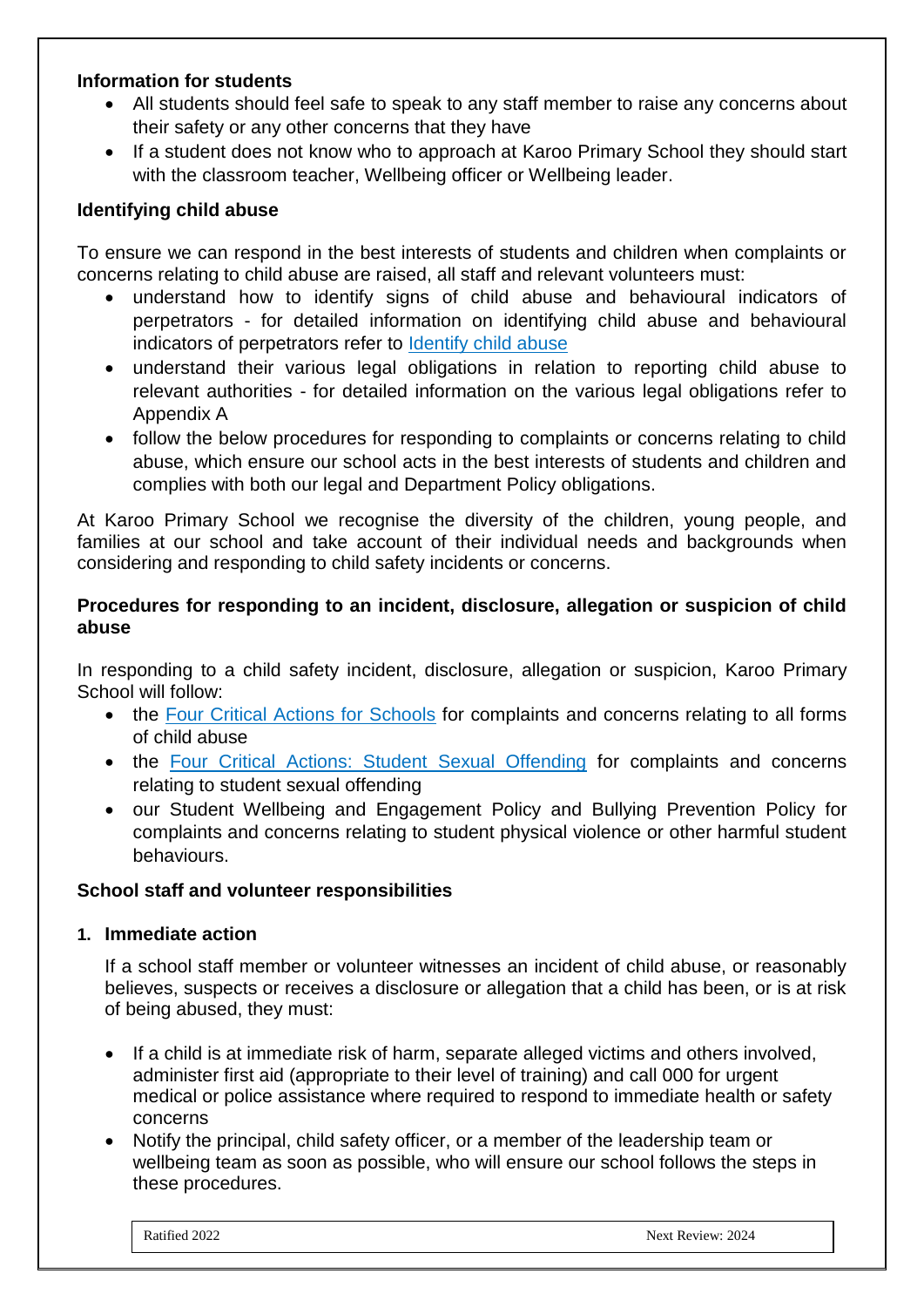NOTE for staff and volunteers:

- if you are uncertain if an incident, disclosure, allegation or suspicion gives rise to a concern about child abuse you must always err on the side of caution and report the concern to the Principal
- If the Principal is unavailable, the Assistant Principal and/or Wellbeing leader will take on this role
- If the concerns relates to the conduct of Principal, notify the regional SEIL (Senior Educational Improvement Leader) at Regional offices who must then take on responsibility for ensuring our school follows these procedures.

Refer to Appendix B for guidance on how to respond to a disclosure of child abuse.

#### **2. Reporting to authorities and referring to services**

As soon as immediate health and safety concerns are addressed, and relevant school staff have been informed, the Principal and/or Assistant Principal **must** report all incidents, suspicions and disclosures of child abuse as soon as possible.

The following steps will ensure our school complies with the four critical actions as well as additional actions required under the Child Safe Standards.

The Principal must ensure:

- all relevant information is reported to the Department of Families, Fairness and Housing (DFFH) Child Protection, Victoria Police or relevant services where required
- the incident is reported to the Department's [eduSafe Plus portal](https://services.educationapps.vic.gov.au/edusafeplus) or the Incident Support and Operations Centre (1800 126 126) in accordance with the severity rating outlined in the [Managing and Reporting School Incidents Policy](https://www2.education.vic.gov.au/pal/reporting-and-managing-school-incidents-including-emergencies/policy)
- all [reportable conduct](https://www2.education.vic.gov.au/pal/reportable-conduct-scheme/policy) allegations or incidents are reported by the Principal to the Department's Employee Conduct Branch (03 7022 0005) – where a reportable conduct allegation is made against the Principal, the Regional Director must be informed who will then make a report to Employee Conduct Branch

NOTE: In circumstances where staff members are legally required to report child abuse to DFFH Child Protection or Victoria Police and they are unable to confirm that the information has been reported by another person at the school or the designated member of school staff does not agree that a report needs to be made, the staff member who has formed the reasonable belief must still contact DFFH Child Protection and Victoria Police to make the report.

If you believe that a child is not subject to abuse, but you still hold significant concerns for their wellbeing you must still act. This may include making a referral or seeking advice from Child FIRST or The Orange Door (in circumstances where the family are open to receiving support) DFFH Child Protection or Victoria Police.

#### **3. Contacting parents or carers**

The Principal must ensure parents and carers are notified unless advised otherwise by DFFH Child Protection or Victoria Police, or there are other safety and wellbeing concerns in relation to informing parents/carers.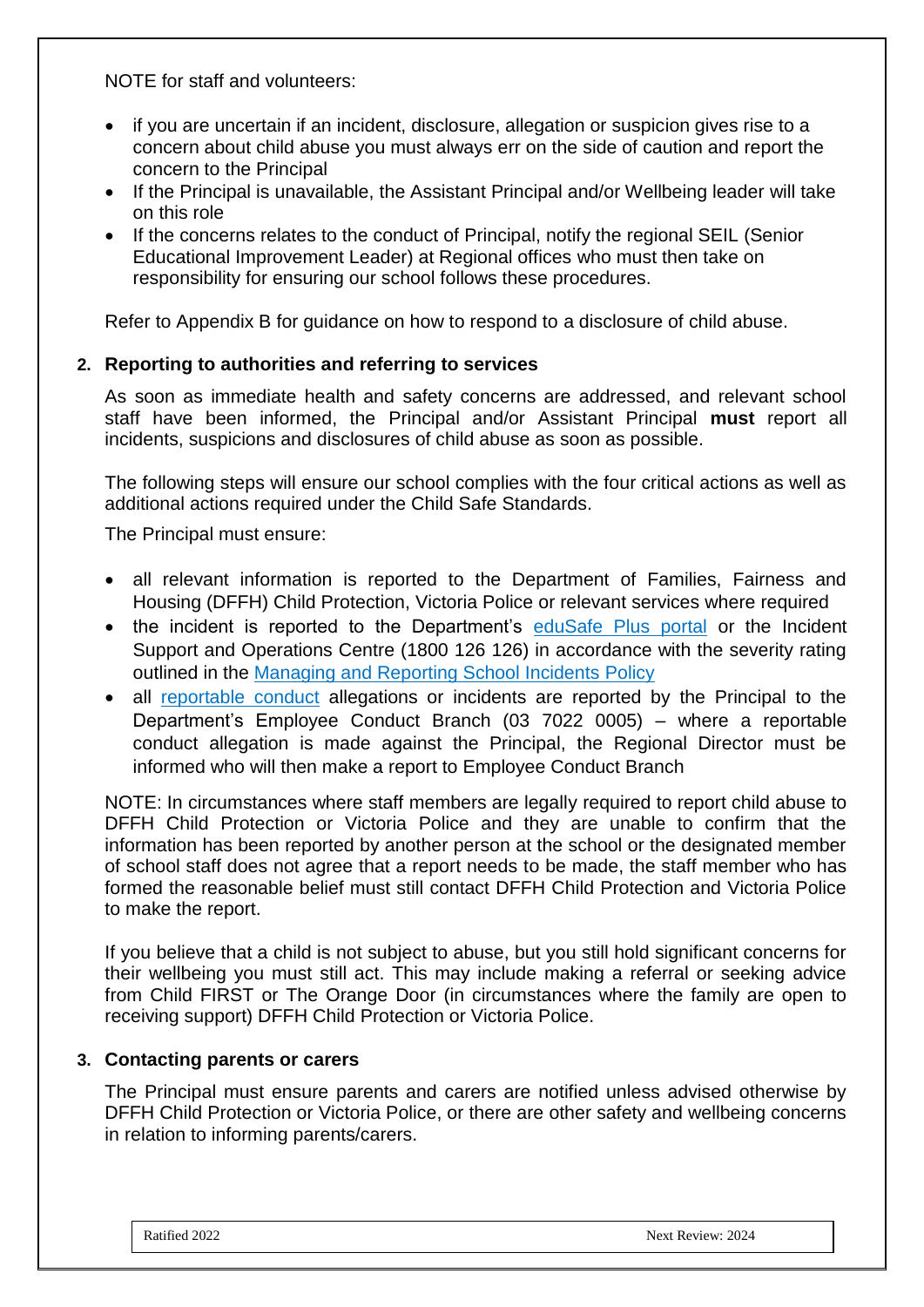Principals may contact the Department of Education and Training Legal Division for advice on notifying parents and carers, and where relevant, the wider school community.

For further guidance, refer to [PROTECT Contacting parents and carers](https://www.education.vic.gov.au/school/teachers/health/childprotection/Pages/actionthree.aspx)

## **4. Ongoing protection and support**

The Principal and School Leadership must ensure appropriate steps are taken by the school to protect the child and other children from any continued risk of abuse. These steps must be taken in consultation with any relevant external agency or Department staff such as DFFH Child Protection, Victoria Police, Legal Division or Employee Conduct Branch. Ongoing protection will also include further reports to authorities if new information comes to light or further incidents occur.

Appropriate, culturally sensitive and ongoing support must be offered and provided to all affected students. Ongoing support will be based on any available advice from the Department, parents and carers, health practitioners, and other authorities (such as DFFH or Victoria Police) and may include referral to wellbeing professionals, development of a safety plan, student support group meetings, and, for student to student incidents, behaviour management and support measures.

#### **5. Recordkeeping**

The Principal will ensure that:

- detailed notes of the incident, disclosure, allegation or suspicion are taken using the [Responding to Suspected Child Abuse: Template](https://www.education.vic.gov.au/Documents/about/programs/health/protect/PROTECT_Schoolstemplate.pdf) or the [Responding to Student](https://www.education.vic.gov.au/Documents/about/programs/health/protect/SSO_ReportingTemplate.docx)  [Sexual Offending: template](https://www.education.vic.gov.au/Documents/about/programs/health/protect/SSO_ReportingTemplate.docx) including, where possible, by the staff member or volunteer who reported the incident, disclosure, or suspicion to them
- detailed notes are taken of any immediate or ongoing action taken by the school to respond to the incident, disclosure, allegation or suspicion
- all notes and other records relating to the incident, disclosure, allegation or suspicion, including the schools immediate and ongoing actions, are stored securely in secure admin folder.

#### **For school visitors and school community members**

All community members aged 18 years or over have legal obligations relating to reporting child abuse – refer to Appendix A for detailed information.

Any person can make a report to DFFH Child Protection or Victoria Police if they believe on reasonable grounds that a child is in need of protection. For contact details, refer to the [Four](https://www.education.vic.gov.au/Documents/about/programs/health/protect/FourCriticalActions_ChildAbuse.pdf)  [Critical Actions.](https://www.education.vic.gov.au/Documents/about/programs/health/protect/FourCriticalActions_ChildAbuse.pdf)

Members of the community do not have to inform the school if they are making a disclosure to DFFH Child Protection or the Victoria Police. However, where a community member is concerned about the safety of a child or children at the school, the community member should report this concern to the principal so that appropriate steps to support the student can be taken.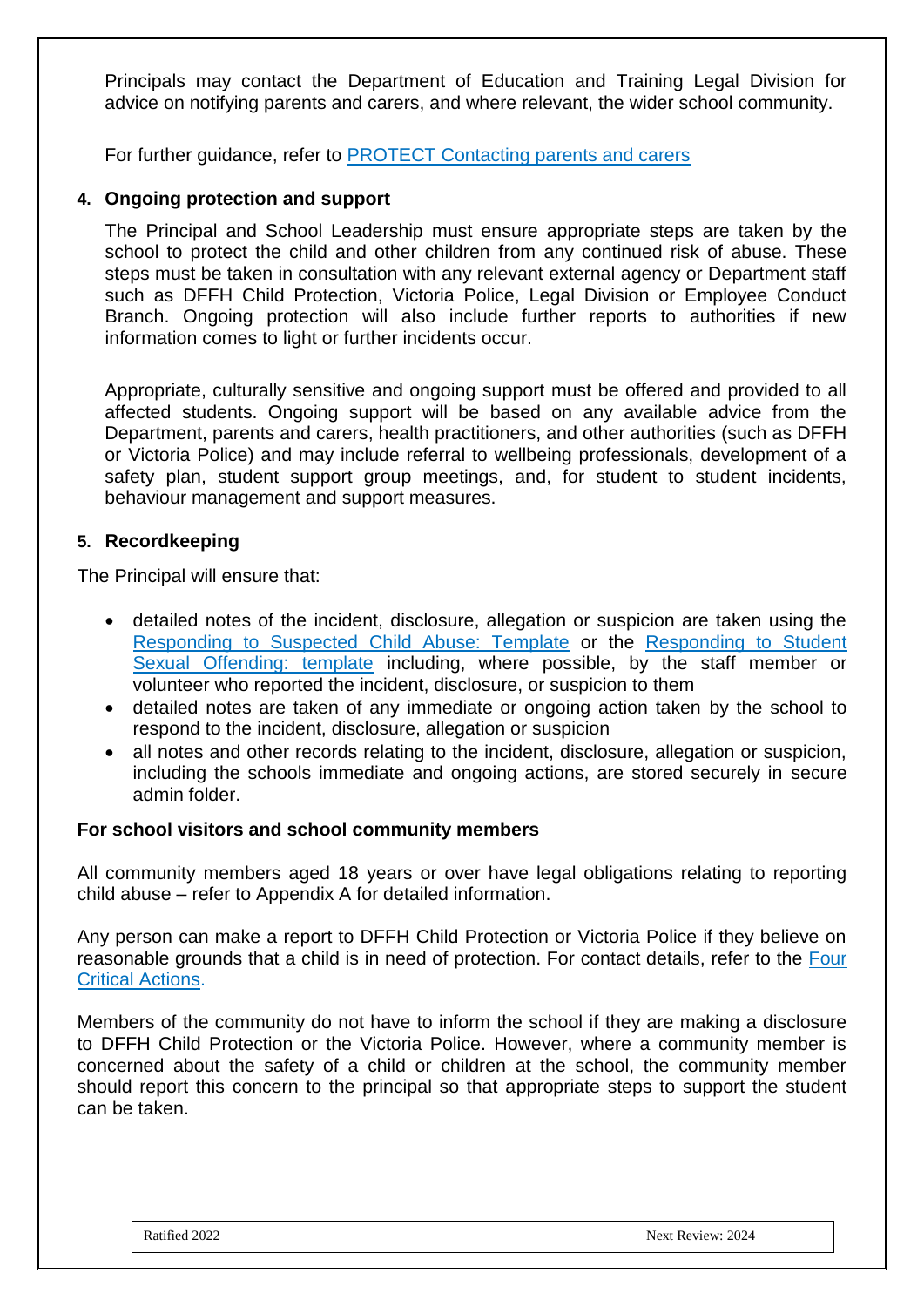## **Additional requirements for all staff**

All staff play an important role in supporting student safety and wellbeing and have a duty of care to take reasonable steps to prevent reasonably foreseeable harm to students.

Fulfilling the roles and responsibilities in the above procedure does not displace or discharge any other obligations that arise if a person reasonably believes that a child is at risk of child abuse. This means that if, after following the actions outlined in the procedure, a staff member reasonably believes that a child remains at risk of abuse, they must take the following steps:

- if they are concerned that the school has not taken reasonable steps to prevent or reduce the risk, raise these concerns with the principal in the first instance, and escalate to the regional office if they remain unsatisfied
- report the matter to the relevant authorities where they are unable to confirm that the information has been reported by another staff member.

Staff must refer to Appendix A for further information on their obligations relating to reporting to authorities.

## **Communication**

This Policy will be communicated to our school community in the following ways:

- Available publicly on our school's website
- Included in staff induction processes and annual staff training
- Discussed an annual staff briefings or meetings
- Hard copy available from school administration upon request

#### **FURTHER INFORMATION AND RESOURCES**

The following Department of Education and Training policies and guidance are relevant to this Policy:

- [Child Safe Standards](https://www2.education.vic.gov.au/pal/child-safe-standards/policy)
- Protecting Children [Reporting and Other Legal Obligations](https://www2.education.vic.gov.au/pal/protecting-children/policy)
- [Managing and Reporting School Incidents](https://www2.education.vic.gov.au/pal/reporting-and-managing-school-incidents-including-emergencies/policy)
- [Reportable Conduct](https://www2.education.vic.gov.au/pal/reportable-conduct-scheme/policy)
- [Restraint and Seclusion](https://www2.education.vic.gov.au/pal/restraint-seclusion/policy)
- [Identify child abuse](https://www.education.vic.gov.au/school/teachers/health/childprotection/Pages/identify.aspx)
- [Report child abuse in schools \(including four critical actions\)](https://www.education.vic.gov.au/school/teachers/health/childprotection/Pages/report.aspx)
- [Identify and respond to student sexual offending](https://www.education.vic.gov.au/school/teachers/health/childprotection/Pages/stusexual.aspx)

The following school policies are also relevant to this Policy:

- Child Safety and Wellbeing Policy
- Child Safety Code of Conduct
- Statement of Values and School Philosophy
- Student Wellbeing and Engagement Policy
- Volunteer Policy
- Duty of Care Policy
- Inclusion and Diversity Policy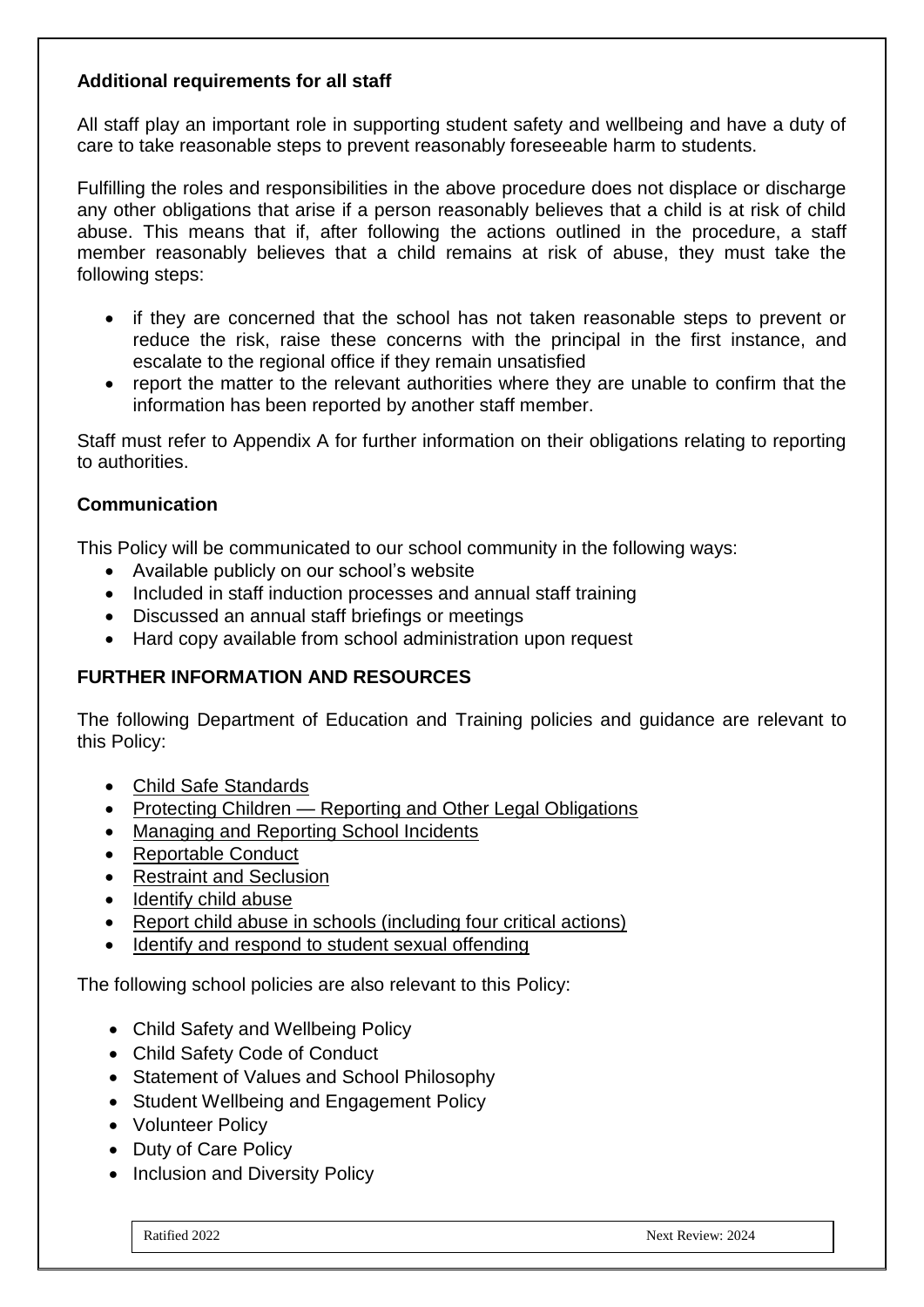## **Evaluation**

The Education Sub Committee and Karoo PS staff will review the effectiveness of the school's Mandatory Reporting Policy on a two yearly basis in accordance with DET guidelines and priorities.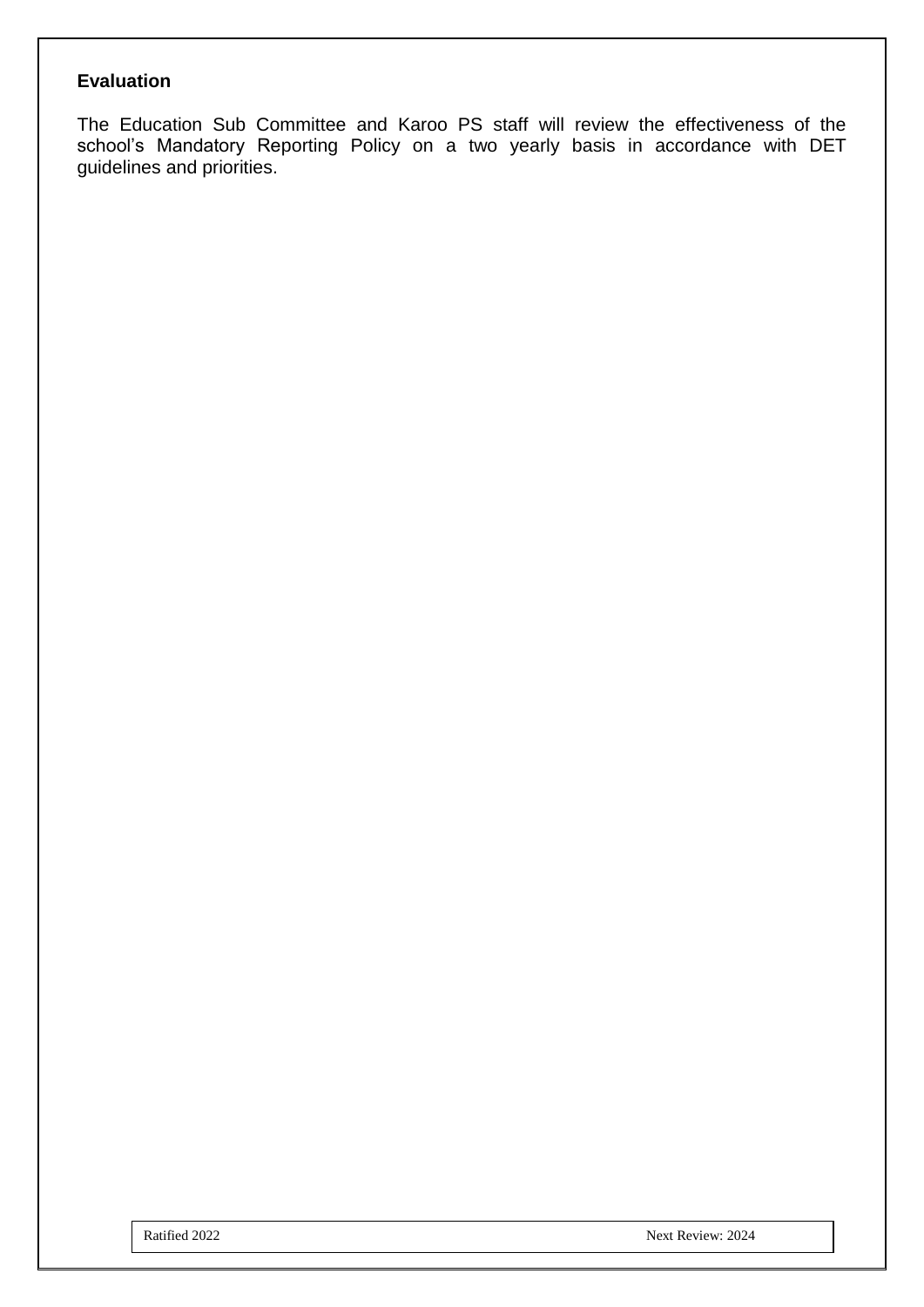# **APPENDIX A**

# **LEGAL OBLIGATONS RELATING TO REPORTING CHILD ABUSE**

The following information outlines the various legal obligations relating to the reporting of child abuse to relevant authorities.

It is important to note that the procedures outlined in the above Policy ensure compliance with the below reporting obligations, and also include additional steps to ensure compliance with Department Policy and our school's duty of care obligations.

## **Mandatory reporting to Department of Families, Fairness and Housing (DFFH) Child Protection**

The following individuals are mandatory reporters under the *Children, Youth and Families Act 2005* (Vic):

- registered teachers and early childhood teachers (including principals and school staff who have been granted permission to teach by the VIT)
- school counsellors including staff who provide direct support to students for mental, emotional or psychological wellbeing, including (but not limited to) school health and wellbeing staff, primary welfare coordinators, student wellbeing coordinators, mental health practitioners, chaplains, and Student Support Services staff
- nurses
- registered psychologists
- police officers
- registered medical practitioners
- out of home care workers (excluding voluntary foster and kinship carers)
- early childhood workers
- youth justice workers
- people in religious ministry
- midwives

All mandatory reporters must make a report to the Department of Families, Fairness and Housing (DFFH) Child Protection as soon as practicable if, during the course of carrying out their professional roles and responsibilities, they form a belief on reasonable grounds that:

- a child has suffered, or is likely to suffer, significant harm as a result of physical abuse and/ or sexual abuse; and
- the child's parents or carers have not protected, or are unlikely to protect, the child from harm of that type.

A mandatory reporter who fails to comply with this legal obligation may be committing a criminal offence. It is important for all staff at Karoo Primary School to be aware that they are legally obliged to make a mandatory report on each occasion that they form a reasonable belief that a child is in need of protection and they must make a mandatory report even if the principal or any other mandatory reporter does not share their belief that a report is necessary.

If charged with not making a mandatory report, it may be a defence for the person charged to prove that they honestly and reasonably believed that all of the reasonable grounds for their belief had been the subject of a report to child protection made by another person.

The identity of a person who reports any protective concerns to DFFH Child Protection is protected by law. It is an offence for a person, other than the person who made the report, to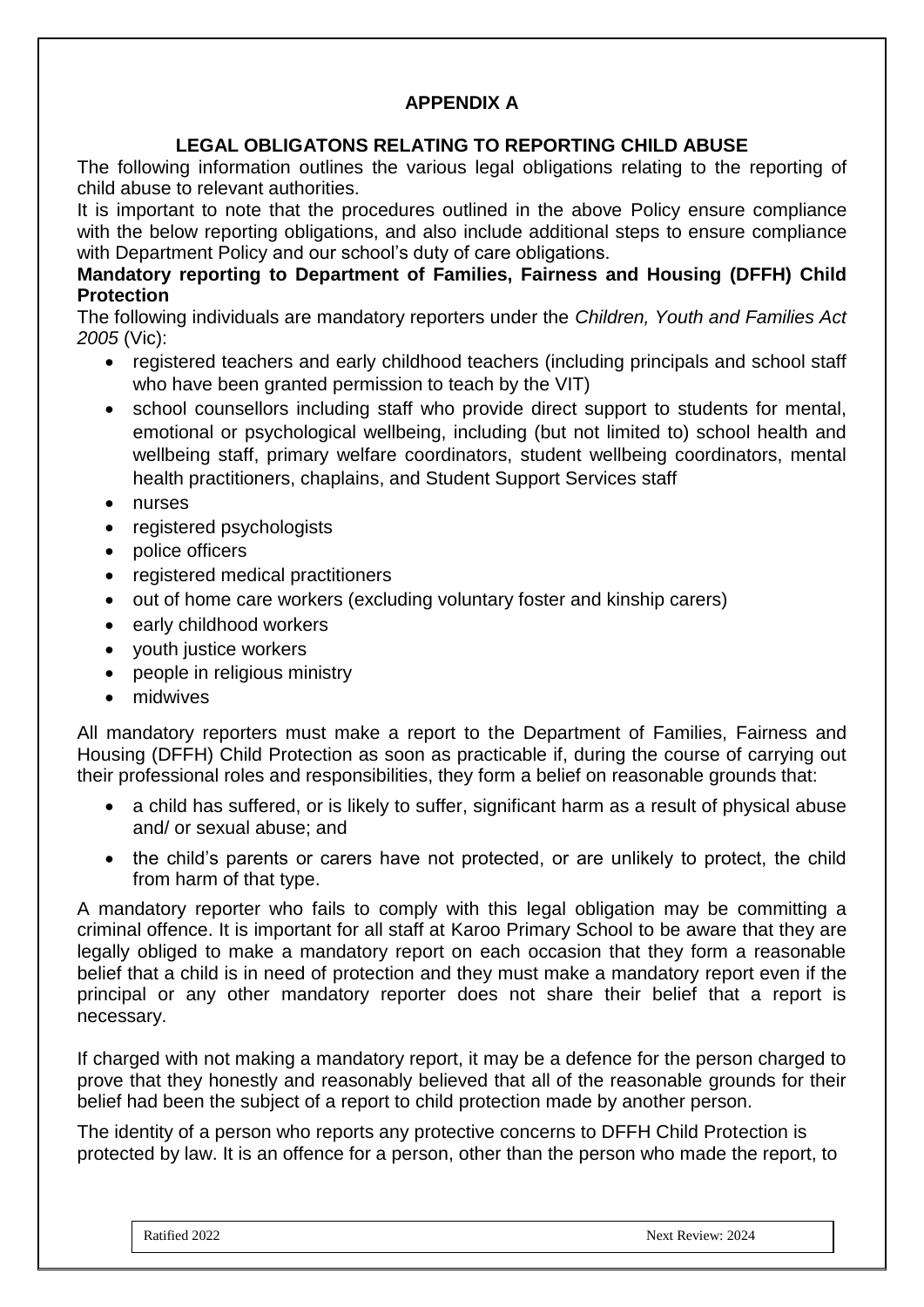disclose the name of the person who made a report or any information that is likely to lead to their identification.

At our school, all mandated school staff must undertake the *Mandatory Reporting and Other Obligations eLearning Module* annually.

The Policy of the Department of Education and Training (DET) requires **all staff** who form a reasonable belief that a child is in need of protection to discuss their concerns with the school leadership team and to report their concerns to DFFH and in some circumstances to Victoria Police, or to ensure that all the information relevant to the report has been made by another school staff member.

Any person can make a report to DFFH Child Protection (131 278 – 24 hour service) if they believe on reasonable grounds that a child is in need of protection even if they are not a mandatory reporter listed above.

#### **Reporting student wellbeing concerns to [Child FIRST.](https://services.dffh.vic.gov.au/child-first-and-family-services)**

**At Karoo Primary School we also encourage staff to make a referral to Child FIRST when they have significant concern for a child's wellbeing. For more information about making a referral to Child FIRST see the Policy and Advisory Library: [Protecting](https://www2.education.vic.gov.au/pal/protecting-children/policy)  Children – [Reporting and Other Legal Obligations.](https://www2.education.vic.gov.au/pal/protecting-children/policy)**

## **Reportable Conduct**

The Reportable Conduct Scheme is focussed on worker and volunteer conduct and how organisations investigate and respond to suspected child abuse. The scheme aims to improve organisational responses to suspected child abuse and to facilitate the identification of individuals who pose a risk of harm to children.

There are five types of 'reportable conduct' listed in the *Child Wellbeing and Safety Act 2005:*

- sexual offences against, with or in the presence of, a child
- sexual misconduct (which includes grooming) against, with or in the presence of, a child
- physical violence against, with or in the presence of, a child
- behaviour that causes significant emotional or psychological harm to a child
- significant neglect of a child.

A reportable conduct allegation is made where a person makes an allegation, based on a reasonable belief, that a worker or volunteer has committed reportable conduct or misconduct that *may* involve reportable conduct.

If school staff or volunteers become aware of reportable conduct by any current or former employee, contractor or volunteer, they must notify the school principal immediately. If the allegation relates to the principal, they must notify the Regional Director.

The principal or regional director must notify the Department's Employee Conduct Branch of any reportable conduct allegations involving current or former employees of the school (including Department, allied health, casual and school council employees), contractors and volunteers (including parent volunteers).

• Employee Conduct Branch: 03 7022 0005 or [employee.conduct@education.vic.gov.au](mailto:employee.conduct@education.vic.gov.au)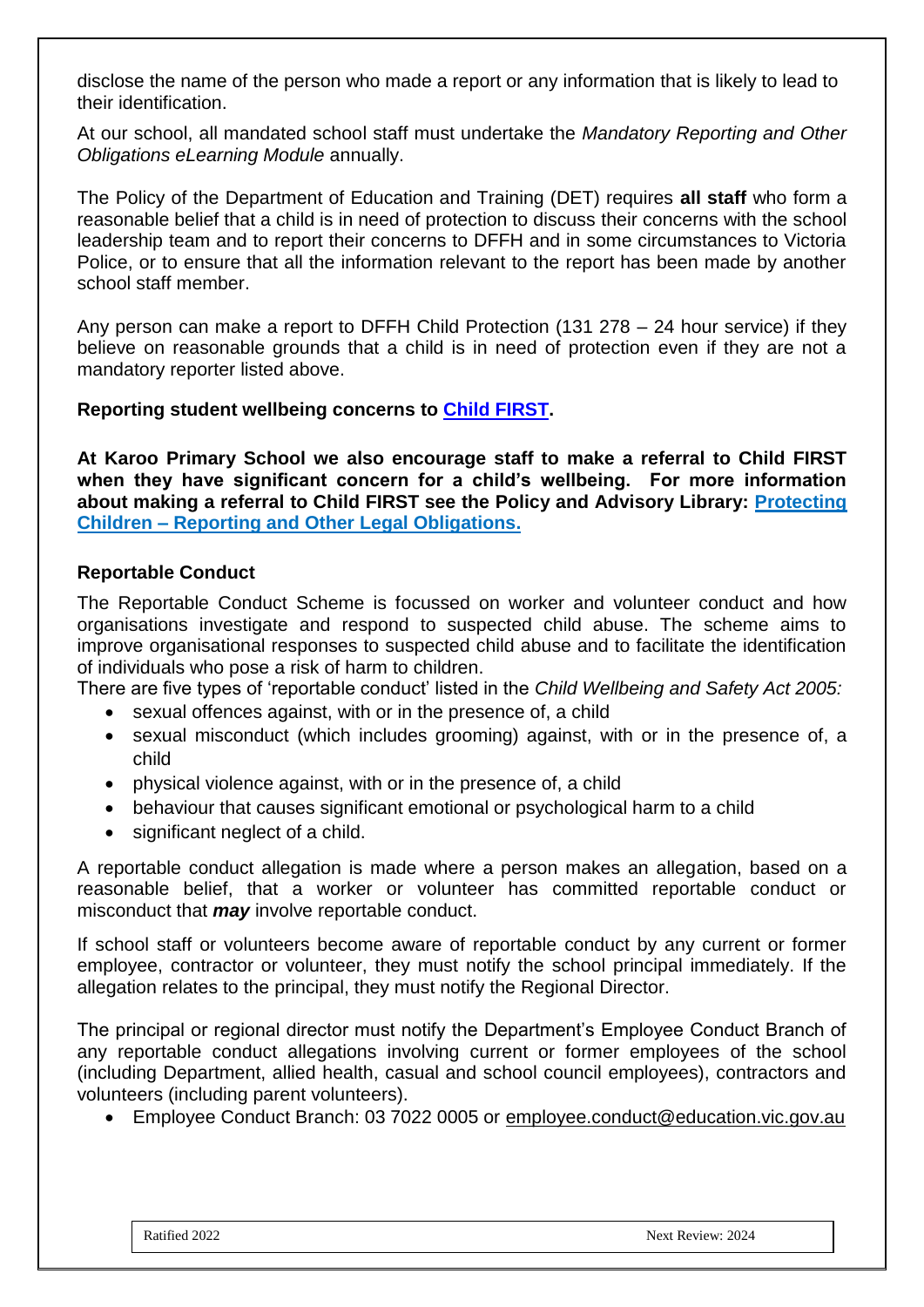The Department's Secretary, through the Manager, Employee Conduct Branch, has a legal obligation to inform the Commission for Children and Young People when an allegation of reportable conduct is made.

For more information about reportable conduct see the Department's *Policy and Advisory Library*: [Reportable Conduct](https://www2.education.vic.gov.au/pal/reportable-conduct-scheme/policy) and the Commission for Children and Young People's [website.](https://ccyp.vic.gov.au/reportable-conduct-scheme/)

## **Failure to disclose offence**

Reporting child sexual abuse is a community-wide responsibility. All adults (ie persons aged 18 years and over), not just professionals who work with children, have a legal obligation to report to Victoria Police, as soon as practicable, where they form a 'reasonable belief' that a sexual offence has been committed by an adult against a child under the age of 16 in Victoria.

Failure to disclose information to Victoria Police (by calling 000, local police station or the Police Assistance Line 131 444) as soon as practicable may amount to a criminal offence unless a person has a 'reasonable excuse' or exemption from doing so.

"Reasonable belief" is not the same as having proof. A 'reasonable belief' is formed if a reasonable person in the same position would have formed the belief on the same grounds. For example, a 'reasonable belief' might be formed when:

- a child states that they have been sexually abused
- a child states that they know someone who has been sexually abused (sometimes the child may be talking about themselves)
- someone who knows a child states that the child has been sexually abused
- professional observations of the child's behaviour or development leads a mandated professional to form a belief that the child has been sexually abused
- signs of sexual abuse leads to a belief that the child has been sexually abused.

"Reasonable excuse" is defined by law and includes:

- fear for the safety of any person including yourself or the potential victim (but not including the alleged perpetrator or an organisation)
- where the information has already been disclosed to Victoria Police and you have no further information to add (for example, through a mandatory report to DFFH Child Protection or a report to Victoria Police from another member of school staff).

#### **Failure to protect offence**

This reporting obligation applies to school staff in a position of authority. This can include principals, assistant principals and campus principals. Any staff member in a position of authority who becomes aware that an adult associated with their school (such as an employee, contractor, volunteer or visitor) poses a risk of sexual abuse to a child under the age of 16 under their care, authority or supervision, must take all reasonable steps to remove or reduce that risk.

This may include removing the adult (ie persons aged 18 years and over) from working with children pending an investigation and reporting your concerns to Victoria Police.

If a school staff member in a position of authority fails to take reasonable steps in these circumstances, this may amount to a criminal offence.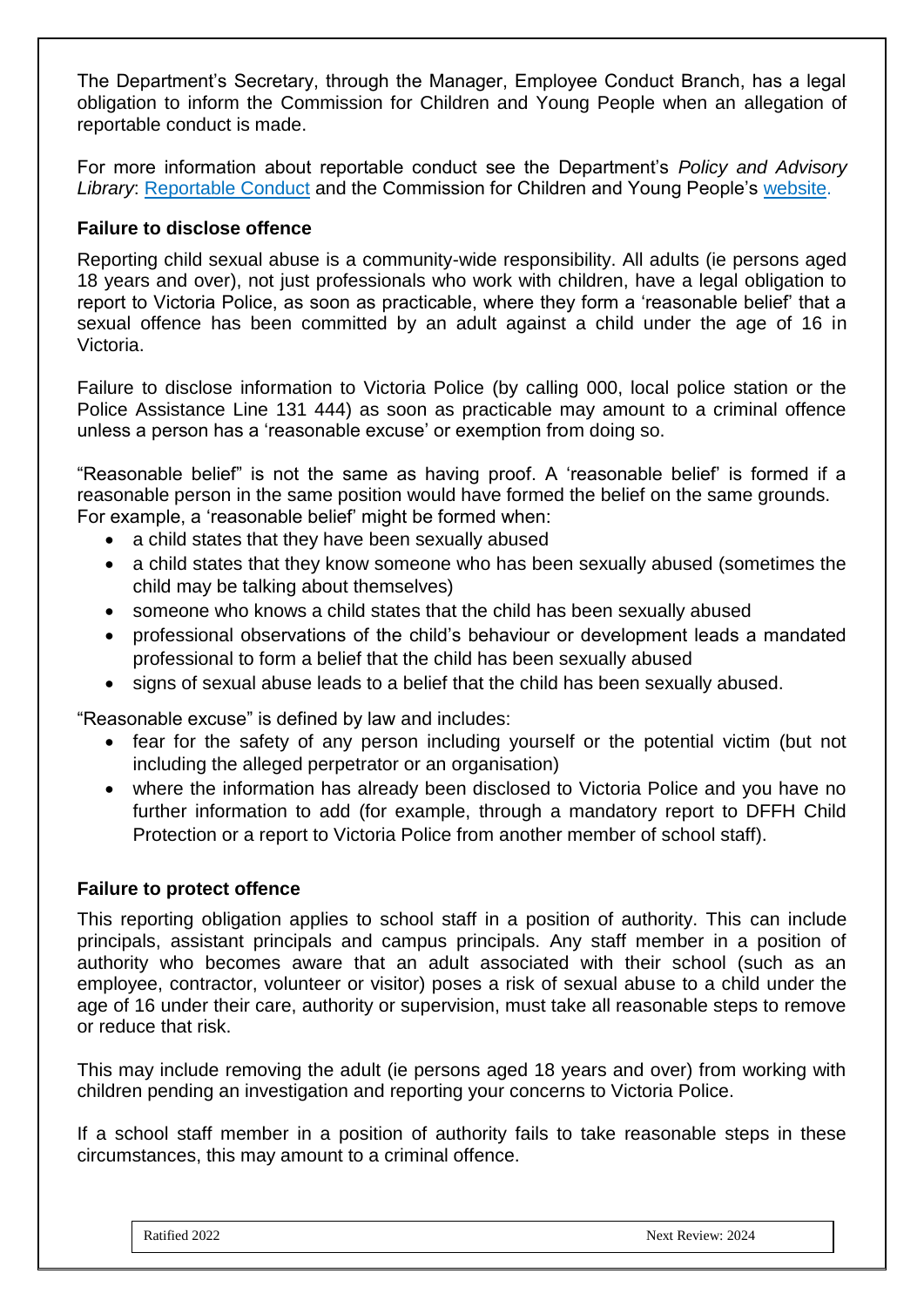## **Further information**

For more information about the offences and reporting obligations outlined in this fact sheet refer to: Protecting Children - [Reporting and Other Legal Obligations.](https://www2.education.vic.gov.au/pal/protecting-children/policy)